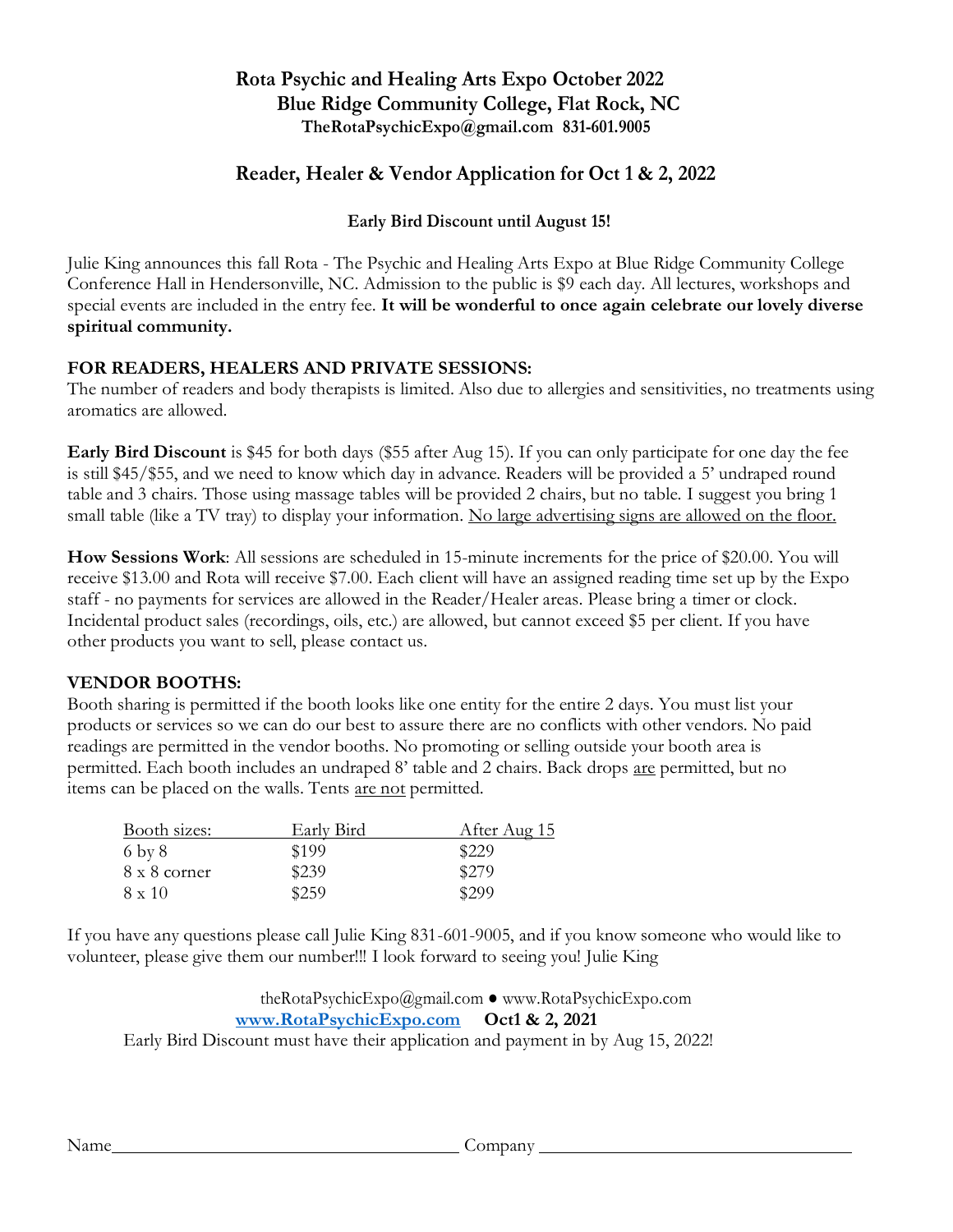| Address                                                                                                                       | $\Delta$ itv | State <sub>_________</sub> | $\angle$ ip |
|-------------------------------------------------------------------------------------------------------------------------------|--------------|----------------------------|-------------|
| $Resale \#$ if required $\qquad \qquad$                                                                                       |              |                            |             |
| Email<br><u> 1989 - John Stein, mars and de Britain and de Britain and de Britain and de Britain and de Britain and de Br</u> |              |                            |             |
| Website/social media                                                                                                          |              |                            |             |
| Phone                                                                                                                         |              |                            |             |

#### **READERS AND HEALERS**

Reader \_\_\_\_\_ \$45 (\$55 after Aug 15). Session Agreement: (\$20/session, you receive \$13, ROTA receives \$7) Healer with Massage table \_\_\_\_\_\_\_ \$45 (\$55 after Aug 15) Healer with Massage chair\_\_\_\_\_\_\_\_\_\$45 (\$55 after Aug 15) Healer without Massage table or chair\_\_\_\_\_\_\_\_\_\_\_\_\_\$45 (\$55 after Aug 15)

### **VENDOR BOOTHS**

- $6'$  x 8' booth (8' undraped table, 2 chairs) = \$199 before Aug 15 (\$229 after)
- $8'$  x  $8'$  corner booth (8' undraped table, 2 chairs) = \$239 before Aug 15 (\$279 after)
- $8'$  x 10' booth (8' undraped table, 2 chairs) = \$259 before Aug 15 (\$299 after)
- Electricity (extra \$10)? Yes No (cords not provided) (No readings permitted in retail booths)
- Booth Share (Each applicant must submit application) (extra \$25)

Specialty/Services/Products/Title

Describe your services/products for the website/brochure (75 words max)

Lecture with or without booth\_\_\_\_\_\_\_\_\_\_\_\_\_\_\_\_\_\_\_\_\_\_\_\_\_\_\_\_\_\_\_\_\_\_\_\_\_\_\_\_\_\_\_\_

Title

Presentation Description with short bio (150 words total) Please attach to this form

We strive to keep the program varied and interesting to the public, so there is no guarantee of a speaking spot. We need a good description, a short bio. If you do not provide a paragraph describing your talk you will not be put on the speaker schedule. Photo required

| By signing I agree to all the Rules, Regulations, Agreements, Guidelines of the Application, and Welcome Letter. |      |  |
|------------------------------------------------------------------------------------------------------------------|------|--|
| Signature                                                                                                        | Date |  |

(Rules, Regulations and Agreements)